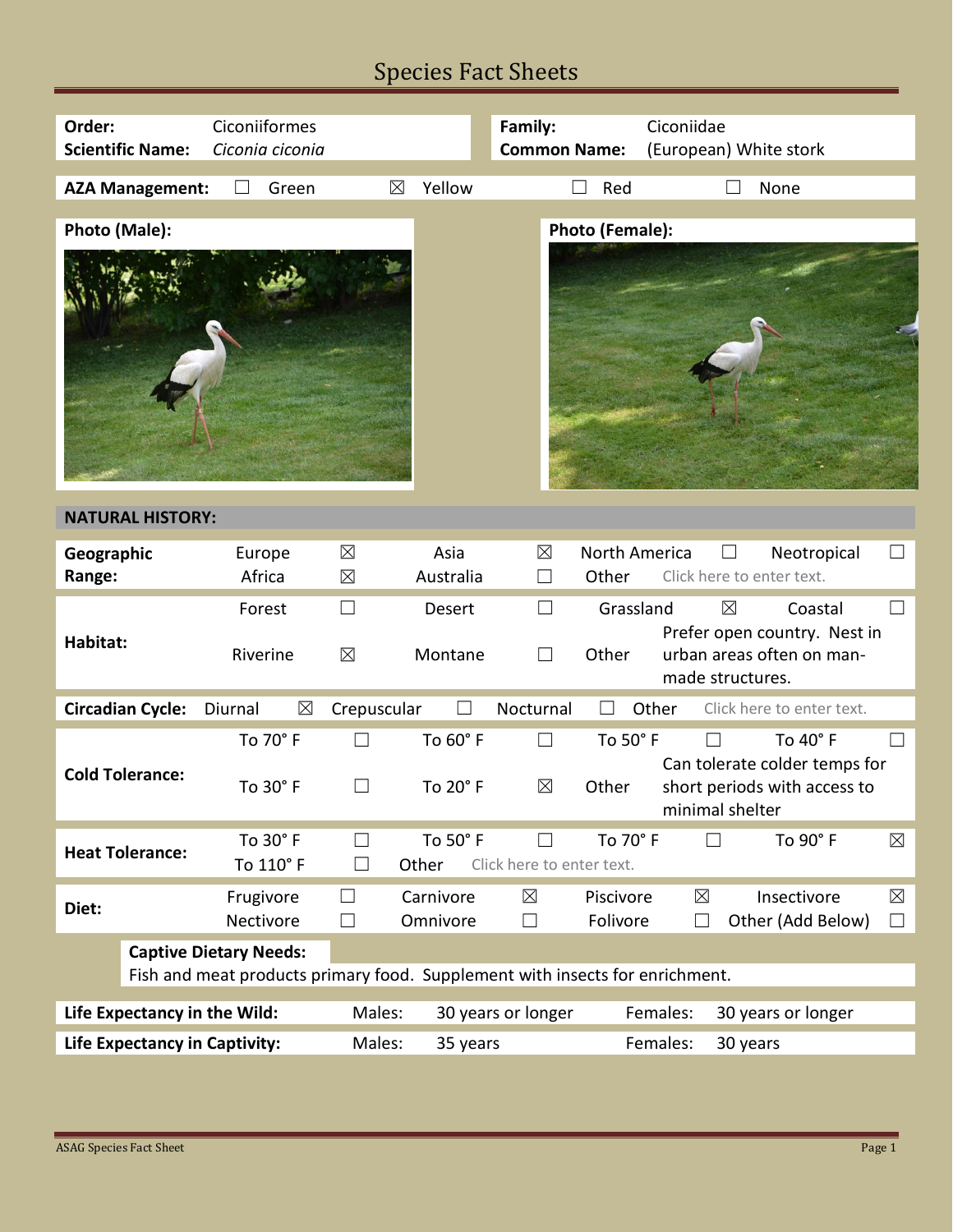# Species Fact Sheets

| <b>BREEDING INFORMATION:</b>                                                                                                                                                                                                                                                                                   |                                                        |                                                                                                                                                                                                            |                          |                                              |  |  |  |  |
|----------------------------------------------------------------------------------------------------------------------------------------------------------------------------------------------------------------------------------------------------------------------------------------------------------------|--------------------------------------------------------|------------------------------------------------------------------------------------------------------------------------------------------------------------------------------------------------------------|--------------------------|----------------------------------------------|--|--|--|--|
| <b>Age at Sexual Maturity:</b>                                                                                                                                                                                                                                                                                 | Males:                                                 | Three to four years                                                                                                                                                                                        | Females:                 | Three to four years                          |  |  |  |  |
| <b>Courtship Displays:</b>                                                                                                                                                                                                                                                                                     |                                                        | Birds are tightly bonded and will bill clatter with the neck extended.                                                                                                                                     |                          |                                              |  |  |  |  |
| <b>Nest Site Description:</b>                                                                                                                                                                                                                                                                                  |                                                        | A large stick/straw nests are built on elevated structures                                                                                                                                                 |                          |                                              |  |  |  |  |
| <b>Clutch Size, Egg Description:</b>                                                                                                                                                                                                                                                                           | structure                                              | Three to five eggs, usually four, in a stick/straw nest built on an elevated                                                                                                                               |                          |                                              |  |  |  |  |
| <b>Incubation Period:</b><br>31-34 days                                                                                                                                                                                                                                                                        |                                                        |                                                                                                                                                                                                            | <b>Fledgling Period:</b> | Two months                                   |  |  |  |  |
| <b>Parental Care:</b>                                                                                                                                                                                                                                                                                          | Both parents care for the chicks.                      |                                                                                                                                                                                                            |                          |                                              |  |  |  |  |
| <b>Chick Development:</b>                                                                                                                                                                                                                                                                                      | Chicks are precocial with white down and a black beak. |                                                                                                                                                                                                            |                          |                                              |  |  |  |  |
| <b>CAPTIVE HABITAT INFORMATION:</b>                                                                                                                                                                                                                                                                            |                                                        |                                                                                                                                                                                                            |                          |                                              |  |  |  |  |
| <b>Social Structure in the Wild:</b>                                                                                                                                                                                                                                                                           |                                                        | Can nest in close proximity to other white storks, but will aggressively<br>protect their nests. They are gregarious during migration and in winter<br>range, often gathering in large numbers.            |                          |                                              |  |  |  |  |
| <b>Social Structure in Captivity:</b>                                                                                                                                                                                                                                                                          |                                                        | Storks may be maintained in flocks as long as there is adequate space for<br>nesting birds. It is recommended that habitat is large enough that nests can<br>be built at least 30 meters from other nests. |                          |                                              |  |  |  |  |
| <b>Minimum Group Size:</b><br>One pair                                                                                                                                                                                                                                                                         |                                                        | <b>Maximum Group Size:</b><br>Multiple pairs                                                                                                                                                               |                          |                                              |  |  |  |  |
| Compatible in<br>Yes<br><b>Mixed Species Exhibits:</b>                                                                                                                                                                                                                                                         |                                                        | <b>Comments:</b><br>species                                                                                                                                                                                |                          | Can work with select hoofstock and many bird |  |  |  |  |
| <b>Optimal Habitat Size:</b><br>2500 square feet for one pair.                                                                                                                                                                                                                                                 |                                                        |                                                                                                                                                                                                            |                          |                                              |  |  |  |  |
| <b>Management Challenges:</b><br>Trying to maintain more than one pair can sometimes be difficult because of<br>territorial fights. These fights can be severe, with birds sustaining serious<br>injuries. However, in many European zoos they are successfully managed in this<br>manner and regularly breed. |                                                        |                                                                                                                                                                                                            |                          |                                              |  |  |  |  |
| <b>ADDITIONAL COMMENTS:</b>                                                                                                                                                                                                                                                                                    |                                                        |                                                                                                                                                                                                            |                          |                                              |  |  |  |  |
| والملحوم ووجائه والمناجر                                                                                                                                                                                                                                                                                       |                                                        |                                                                                                                                                                                                            |                          |                                              |  |  |  |  |

This is a good stork species for cold weather zoos.